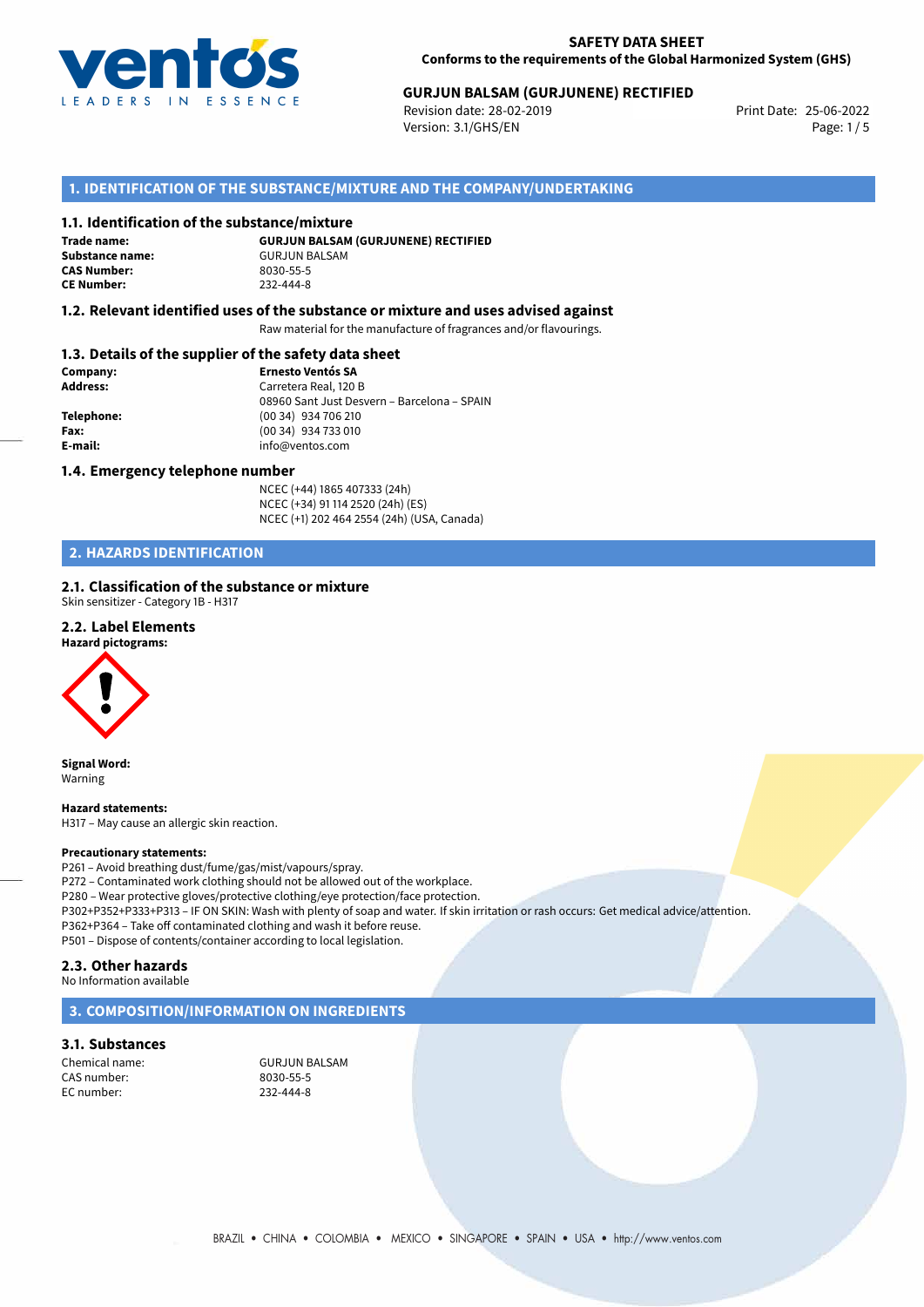

## 25-06-2022 **GURJUN BALSAM (GURJUNENE) RECTIFIED**

Revision date: 28-02-2019 Version: 3.1/GHS/EN Page: 2 / 5

#### **Hazardous constituents:**

| <b>Chemical Name</b> | % (w/w)       | CAS No<br><b>EC No</b> | <b>Classification according to GHS</b>                                                                                                                         |
|----------------------|---------------|------------------------|----------------------------------------------------------------------------------------------------------------------------------------------------------------|
| BETA-CARYOPHYLLENE   | $>1$ ; $<$ 10 | 87-44-5<br>201-746-1   | Skin sensitizer - Category 1B - H317<br>Aspiration hazard - Category 1 - H304<br>Hazardous to the aquatic environment, long-term (chronic) - Category 4 - H413 |

[See the full text of the hazard statements in section 16.](#page-4-0)

#### **3.2. Mixtures**

Not applicable.

## **4. FIRST-AID MEASURES**

#### **4.1. Description of necessary first aid measures**

| Ingestion:    | Rinse mouth with water.                                                                                               |
|---------------|-----------------------------------------------------------------------------------------------------------------------|
|               | Obtain medical advice.                                                                                                |
|               | Keep at rest. Do not induce vomiting.                                                                                 |
| Eye contact:  | In case of contact with eyes, rinse immediately with plenty of water for at least 15 minutes and seek medical advice. |
| Inhalation:   | Remove person to fresh air and keep at rest.                                                                          |
|               | Seek immediate medical advice.                                                                                        |
| Skin contact: | Take off immediately all contaminated clothing.                                                                       |
|               | Thoroughly wash affected skin with soap and water.                                                                    |
|               | Seek medical attention if symptoms persist.                                                                           |

## **4.2. Most important symptoms and effects, both acute and delayed**

No information available.

#### **4.3. Indication of any immediate medical attention and special treatment needed**

No information available.

## **5. FIRE-FIGHTING MEASURES**

#### **5.1. Extinguishing Media**

Water spray, carbon dioxide, dry chemical powder or appropriate foam. For safety reasons do not use full water jet.

#### **5.2. Special hazards arising from the substance or mixture**

Known or Anticipated Hazardous Products of Combustion: Emits toxic fumes under fire conditions.

#### **5.3. Advice for firefighters**

High temperatures can lead to high pressures inside closed containers. Avoid inhalation of vapors that are created. Use appropriate respiratory protection. Do not allow spillage of fire to be poured into drains or watercourses. Wear self-contained breathing apparatus and protective clothing.

### **6. ACCIDENTAL RELEASE MEASURES**

#### **6.1. Personal precautions, protective equipment and emergency procedures**

Evacuate surronding areas. Ensure adequate ventilation. Keep unnecessary and unprotected personnel from entering. Do not breathe vapor/spray. Avoid contact with skin and eyes. Information regarding personal protective measures: see section 8.

#### **6.2. Environmental precautions**

To avoid possible contamination of the environment, do not discharge into any drains, surface waters or groundwaters.

#### **6.3. Methods and materials for containment and cleaning up**

Cover with an inert, inorganic, non-combustible absorbent material (e.g. dry-lime, sand, soda ash). Place in covered containers using non-sparking tools and transport outdoors. Avoid open flames or sources of ignition (e.g. pilot lights on gas hot water heater). Ventilate area and wash spill site after material pickup is complete.

#### **6.4. Reference to other sections**

Information regarding exposure controls, personal protection and disposal considerations can be found in sections 8 and 13.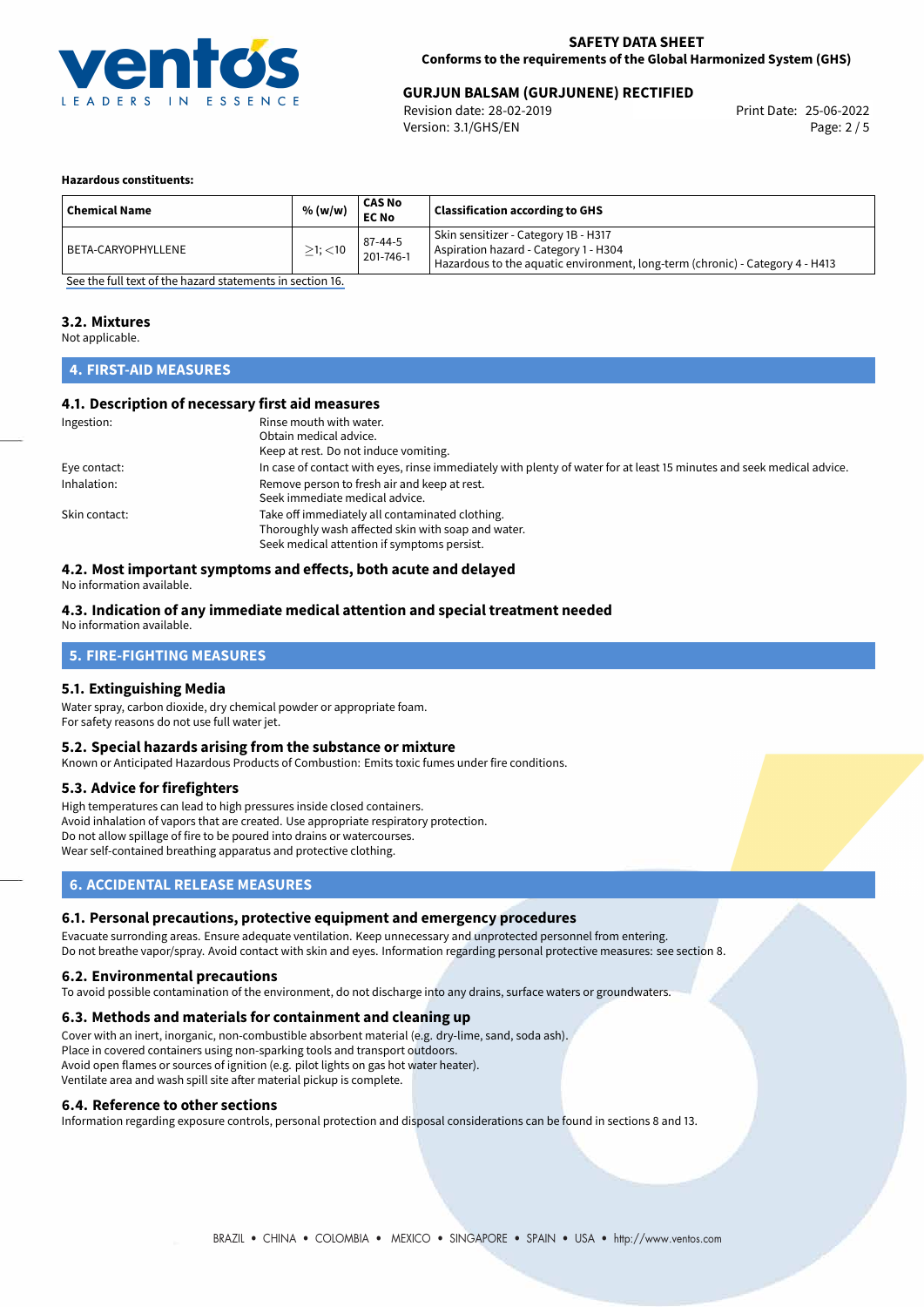

# **GURJUN BALSAM (GURJUNENE) RECTIFIED**<br>Revision date: 28-02-2019<br>Print Date: 25-06-2022

Revision date: 28-02-2019 Version: 3.1/GHS/EN Page: 3 / 5

## **7. HANDLING AND STORAGE**

### **7.1. Precautions for safe handling**

Do not store or handle this material near food or drinking water. Do not smoke. Avoid contact with the eyes, skin and clothing. Wear protective clothing and use glasses. Observe the rules of safety and hygiene at work. Keep in the original container or an alternative made from a compatible material.

## **7.2. Conditions for safe storage, including any incompatibilities**

Store in tightly closed and preferably full containers in a cool, dry and ventilated area, protected from light. Keep away from sources of ignition (e.g. hot surfaces, sparks, flame and static discharges). Keep away from incompatible materials (see section 10).

### **7.3. Specific end use(s)**

No information available.

**8. EXPOSURE CONTROLS AND PERSONAL PROTECTION**

#### **8.1. Control parameters**

Components with occupational exposure limits: None known.

#### **8.2. Exposure controls**

Measures should be taken to prevent materials from being splashed into the body. Provide adequate ventilation, according to the conditions of use. Use a mechanical exhaust if required.

#### **8.3. Individual protection measures, such as personal protective equipment**

| Eye/Face protection:             | Chemical safety goggles are recommended. Wash contaminated goggles before reuse.                                                            |
|----------------------------------|---------------------------------------------------------------------------------------------------------------------------------------------|
| Hand Protection:                 | Chemical-resistant gloves are recommended. Wash contaminated gloves before reuse.                                                           |
| Body protection:                 | Personal protective equipment for the body should be selected based on the task being performed and the risks<br>involved.                  |
| Respiratory Protection:          | In case of insufficient ventilation, use suitable respiratory equipment.                                                                    |
| Environmental exposure controls: | Emissions from ventilation or process equipment should be checked to ensure they comply with environmental<br>protection legislation.       |
|                                  | In some cases, filters or engineering modifications to the process equipment will be necessary to reduce emissions to<br>acceptable levels. |
|                                  |                                                                                                                                             |

## **9. PHYSICAL AND CHEMICAL PROPERTIES**

#### **9.1. Information on basic physical and chemical properties**

| Appearance:                            | Liquid                    |
|----------------------------------------|---------------------------|
| Colour:                                | Conforms to standard      |
| Odour:                                 | Conforms to standard      |
| Odour theshold:                        | Not determined            |
| pH:                                    | Not determined            |
| Melting point/freezing point:          | Not determined            |
| Boling point/boiling range:            | Not determined            |
| Flash point:                           | 101 °C                    |
| Evaporation rate:                      | Not determined            |
| Flammability:                          | Not determined            |
| Lower flammability/Explosive limit:    | Not determined            |
| Upper flammability/Explosive limit:    | Not determined            |
| Vapour pressure:                       | Not determined            |
| Vapour Density:                        | Not determined            |
| Density:                               | $0,91-0,955$ g/mL (20°C)  |
| Relative density:                      | $0,91 - 0,955$ (20°C)     |
| Water solubility:                      | <b>INSOLUBLE IN WATER</b> |
| Solubility in other solvents:          | SOLUBLE IN ETHANOL        |
| Partition coefficient n-octanol/water: | Not determined            |
| Auto-ignition temperature:             | Not determined            |
| Decomposition temperature:             | Not determined            |
| Viscosity, dynamic:                    | Not determined            |
| Viscosity, kinematic:                  | Not determined            |
| Explosive properties:                  | Not determined            |
| Oxidising properties:                  | <b>NONE EXPECTED</b>      |
|                                        |                           |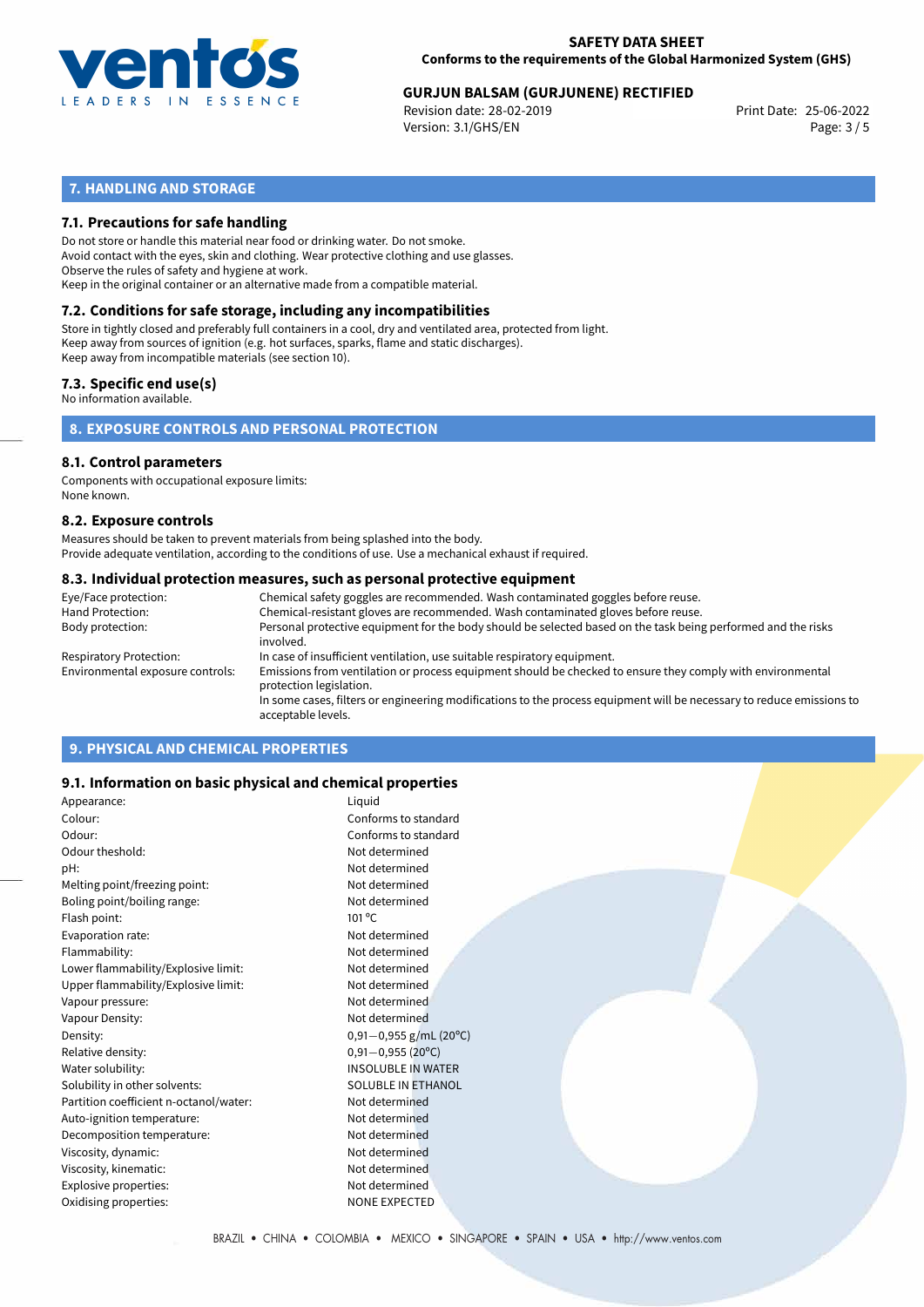

# 25-06-2022 **GURJUN BALSAM (GURJUNENE) RECTIFIED**

Revision date: 28-02-2019 Version: 3.1/GHS/EN Page: 4 / 5

## **10. STABILITY AND REACTIVITY**

#### **10.1. Reactivity**

No hazardous reactions if stored and handled as prescribed/indicated.

#### **10.2. Chemical stability**

The product is stable if stored and handled as prescribed/indicated.

#### **10.3. Possibility of hazardous reactions**

No hazardous reactions if stored and handled as prescribed/indicated.

#### **10.4. Conditions to Avoid**

Conditions to Avoid: Excessive heat, flame or other ignition sources.

#### **10.5. Incompatible materials**

Avoid contact with strong acids and bases and oxidizing agents.

#### **10.6. Hazardous decomposition products**

During combustion may form carbon monoxide and unidentified organic compounds.

## **11. TOXICOLOGICAL INFORMATION**

| Based on the data available, the criteria for classification are not met. |
|---------------------------------------------------------------------------|
| Based on the data available, the criteria for classification are not met. |
| Based on the data available, the criteria for classification are not met. |
| May cause an allergic skin reaction.                                      |
| Based on the data available, the criteria for classification are not met. |
| Based on the data available, the criteria for classification are not met. |
| Based on the data available, the criteria for classification are not met. |
| Based on the data available, the criteria for classification are not met. |
| Based on the data available, the criteria for classification are not met. |
| Based on the data available, the criteria for classification are not met. |
|                                                                           |

#### **12. ECOLOGICAL INFORMATION**

#### **12.1. Toxicity**

**Assessment:** Based on the data available, the criteria for classification are not met. **Experimental/calculated data:** No information available.

#### **12.2. Degradability**

No information available.

#### **12.3. Bioaccumulative potential** No information available.

**12.4. Soil mobility**

## No information available.

## **12.5. Other adverse effects**

See also sections 6, 7, 13 and 15 Do not allow to get into waste water or waterways.

## **13. DISPOSAL CONSIDERATIONS**

#### **13.1. Waste treatment methods**

Dispose of in accordance with national and local environmental regulations.